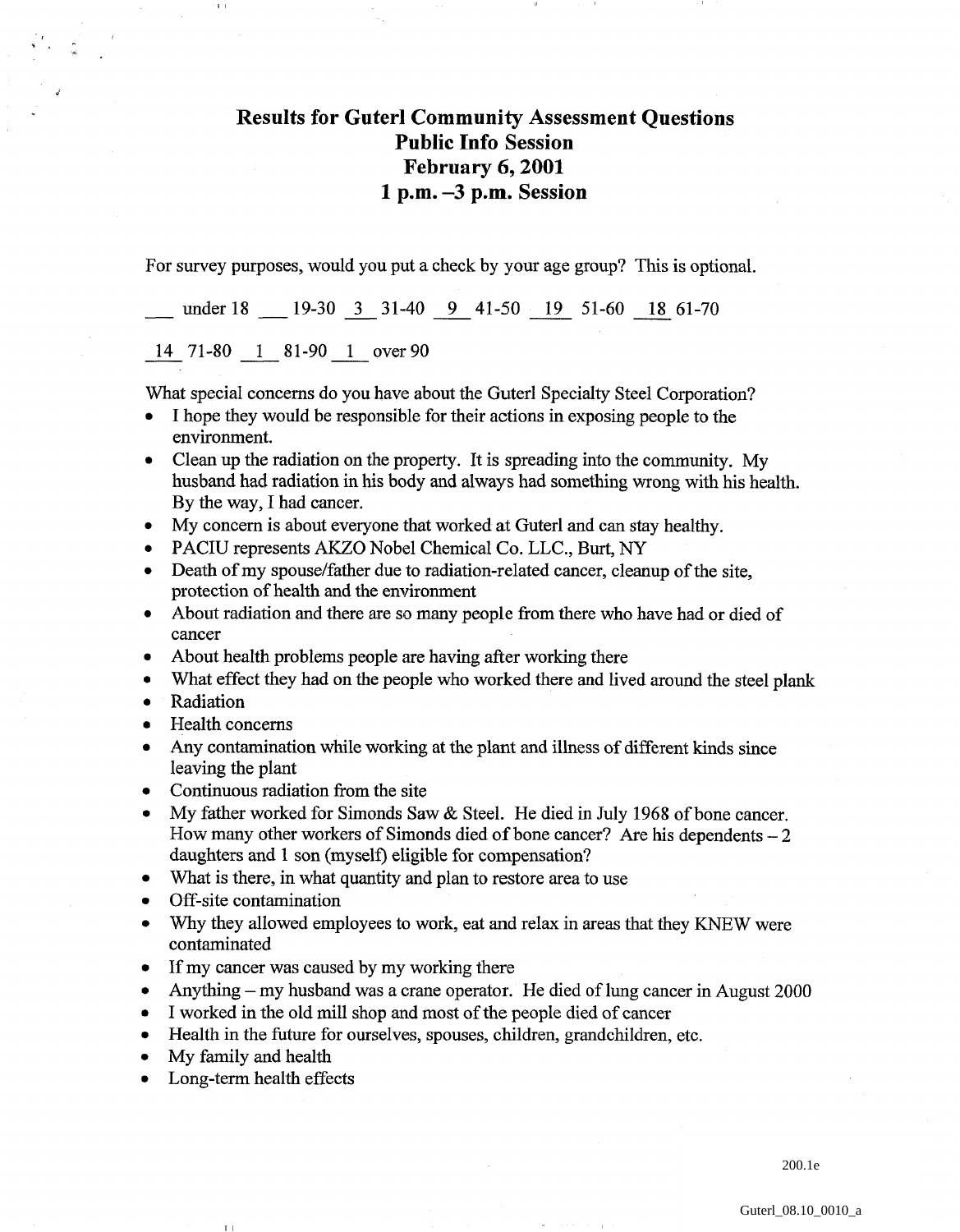- Radiation and health
- How does the corporation and the business it conducts affect my home living  $\bullet$ environment? Are they producing a health risk for me and my family in the soil, air or water?
- My husband died of cancer while working at the factory. He worked there from  $\bullet$ 1956- 1990.
- $\bullet$ Union rep for oper. Engineers and they wanted to be involved in the site cleanup
- Radiation, government involvement, cancer  $\bullet$
- What types of potentially toxic materials (including radioactive) were utilized and  $\bullet$ deposited into the surrounding environment?
- Medical concerns health matters (i.e.: heart, cancers, kidney and others)  $\bullet$
- Health (4)  $\bullet$
- $\bullet$ Chemicals
- Health effect of exposure to radiation in the year 1949
- If found to be contaminated, where and how will wastes be discarded.. .is there to be a study of surrounding neighborhoods.. .what criteria is being used for testing.. .what happens after a clean-up...are health concerns going to be answered?
- When will it be torn down and cleaned up...who gets stuck with the bill...certainly  $\bullet$ not the taxpayers of Lockport
- The government work I did with radiation and my health  $\bullet$
- The damage to the survivors and the environment  $\bullet$
- That there may still be contaminants under the newer sections of the plant (meld  $\bullet$ shop, press shop, consarl) where the old plant dump used to be. Also, the equipment that was moved from Akron, NY from the old excised section.
- Sickness  $\bullet$
- Radiation levels and its effects  $\bullet$
- Clean-up, contract work, etc.  $\bullet$
- My father worked there for 30 years  $\bullet$
- My husband worked there for 30 years  $\bullet$
- Contaminants that we worked with  $\bullet$
- Cleaning up the existing buildings

If you had a question or concern about the Guterl Specialty Steel Corporation, whom would you contact?

- $\bullet$  USACE(9)
- $DOE(3)$  $\bullet$
- Sen. Maziarz  $\bullet$
- Don't know  $(18)$  $\bullet$
- I would like to know (2)  $\bullet$
- Union and friends  $\bullet$
- DEG  $\bullet$
- Congressman LaFalce (4)  $\bullet$
- Senator Clinton  $\bullet$
- James Geier (2)

11 I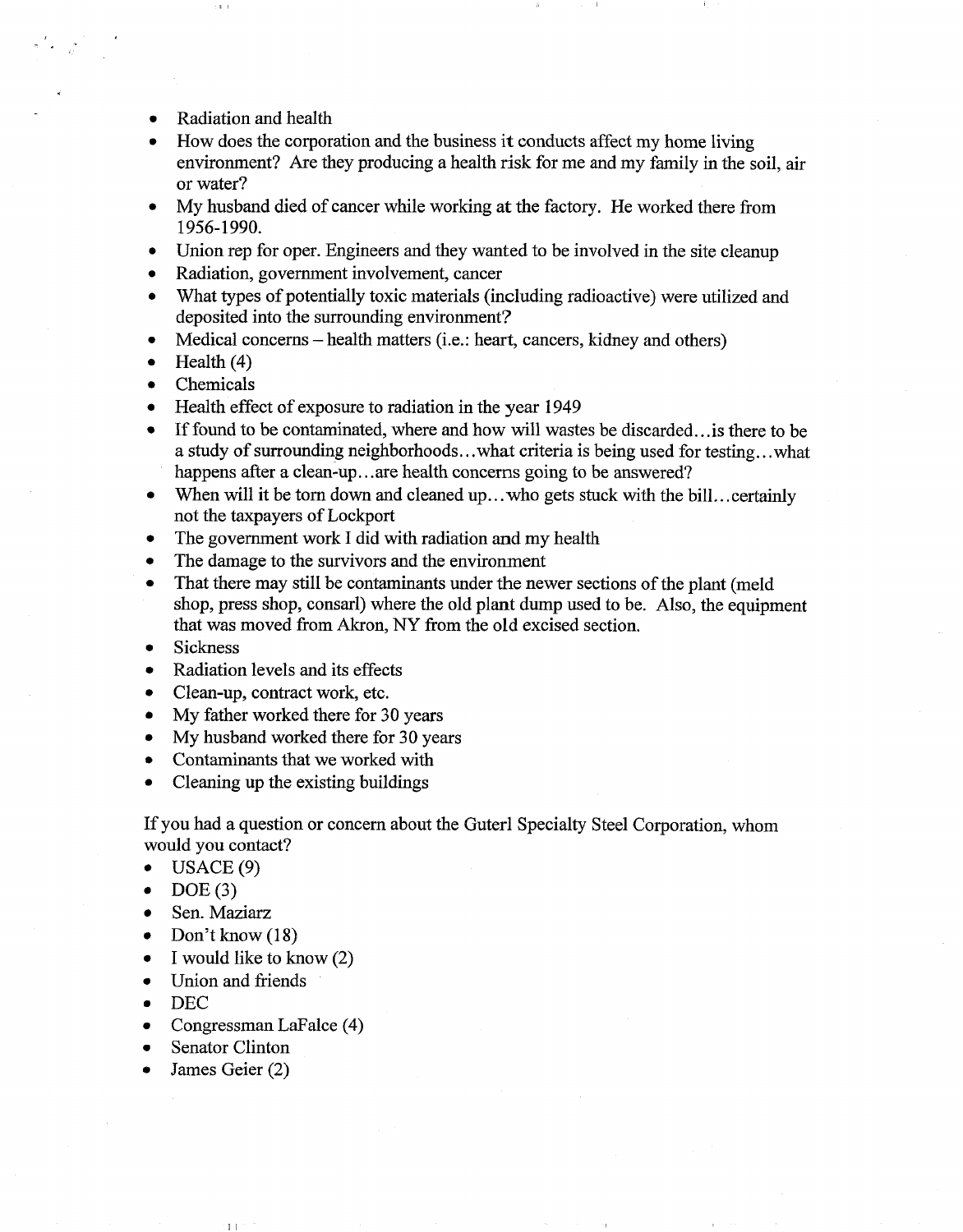- My union rep or congressman
- NYSDOH
- The union  $\bullet$

What individuals/organizations do you consider most credible when it comes to environmental issues in the community?

- F.A.C.T.S.  $\bullet$
- Hopefully all of the above  $\bullet$
- We need to find out more about the people who have had cancer not only once, but  $\bullet$ twice. Please HELP.
- Doctors  $\bullet$
- $DEC(4)$  $\bullet$
- None (4)  $\bullet$
- DOH  $\bullet$
- $\bullet$ DOE
- $EPA(5)$  $\bullet$
- USACE(6)  $\bullet$
- Veterans  $\bullet$
- Don't know  $(6)$  $\bullet$

 $\left\lceil \ \right\rceil$ 

- Uncertain about who to trust in terms of truthfulness, credibility and reliability of info
- Niagara County Health Dept  $\bullet$

How does the community receive information about local events and news? Please check most.

| most.                     | the newspapers and television stations you, your friends, and your family read/watch the |
|---------------------------|------------------------------------------------------------------------------------------|
| 36 Buffalo News           | 31 WGRZ-TV (Channel 2)                                                                   |
| 19 Lockport Retailer      | 37 WIVB-TV (Channel 4)                                                                   |
| 16 Metro Community News   | 39 WKBW-TV (Channel 7)                                                                   |
| 9 Niagara Gazette         | <b>Lockport Community TV</b>                                                             |
| 1 Tonawanda News          | Adelphia Cable Community Bulletin                                                        |
| 53 Union-Sun & Journal    | Board                                                                                    |
|                           | Other (please list) www.lockport.com (2), WLVL radio (2), word of mouth, Channel         |
| 17 – WNED public TV, WYRK |                                                                                          |

How would you rate the level of community interest/comcern regarding the Guterl Specialty Steel Corporation on a scale of 1 to 10 (1 being very low and 10 being very high)? Please circle a number.

 $\mathbf{1}$  $\overline{2}$  $\overline{3}$  $4(2)$   $5(6)$   $6(3)$   $7(7)$   $8(6)$   $9(6)$  $10(29)$ 

How often would you like to be provided with information regarding Guterl Specialty Steel Corporation? Please check one.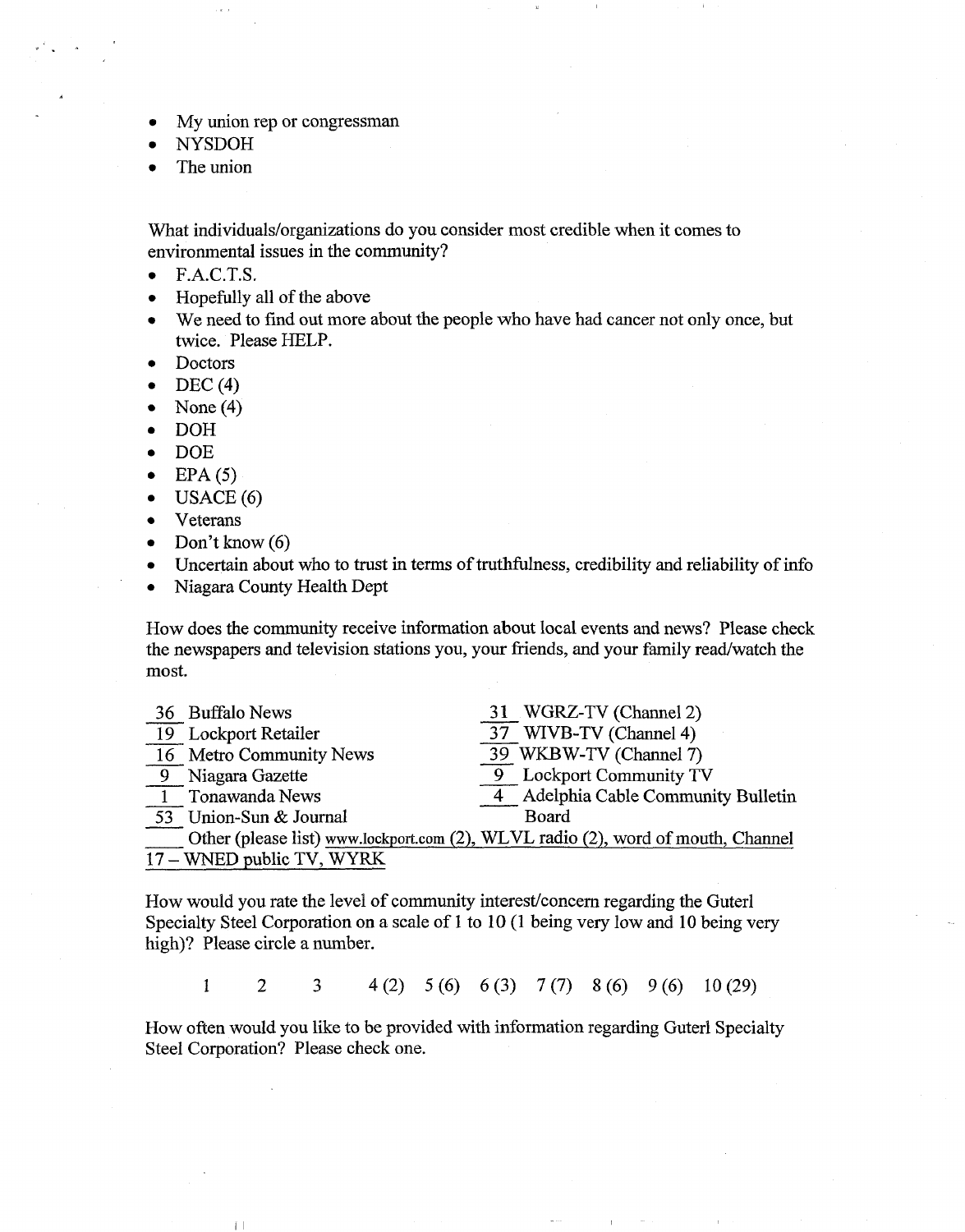13 Monthly

42 Whenever new information becomes available  $\frac{13}{42}$  Monthly<br>Bi-month<br> $\frac{7}{2}$  Quarterly<br> $\frac{1}{2}$  Annually  $\frac{13}{42}$  Wheneve<br>Bi-month<br> $\frac{7}{2}$  Quarterly

Bi-monthly

How would you like us to keep you informed about progress at Guterl? Please check all<br>that apply.<br>29 Information sessions 13 E-mail<br>4 Postings on our web page that apply.

 $\frac{29}{50}$  Information sessions  $\frac{13}{4}$  E-mail<br> $\frac{13}{4}$  Postings on our web page

Other (please specify) Mail (3), phone call (3), newspaper (2), letter to me personally, press releases, letter, any information there is sent to us

How did you hear about the information session tonight?

- Phone call (2)  $\bullet$
- Newspaper (20)  $\bullet$
- Mail  $\bullet$
- Lockport paper (2)  $\bullet$
- Letter from USACE (10)  $\bullet$
- Union-Sun & Journal (14)  $\bullet$
- Channel 7  $\bullet$
- \* Buffalo News **(3)**
- www.lockport-ny .corn  $\bullet$
- Through DMNA  $\bullet$
- $\bullet$ WILVL Radio (5)
- Past co-workers and union reps; also called Congressman LaFalce's office  $\bullet$
- Through a friend  $\bullet$
- $\bullet$ Metro Community News (3)
- TV  $\bullet$
- Niagara Gazette  $\bullet$
- From a relative  $\bullet$
- Word of mouth  $\bullet$
- My mother  $\bullet$
- Lockport Retailer

Is this location for the information session easy for you to get to? Lockport Retailer<br>this location for the information session easy for youth<br>51 Yes  $\frac{1}{\sqrt{1-\lambda}}$  No (I live in the Rochester area)

Would the Lockport Public Library be a convenient location for us to place the Administrative Record File, which includes information used in the decision-making process for the Guterl Specialty Steel Corporation? France Cockport Publish<br>
dministrative Record France<br>
Francess for the Guter<br>
S<sub>2</sub> Yes 3 No

 $\|\hspace{1ex}\|$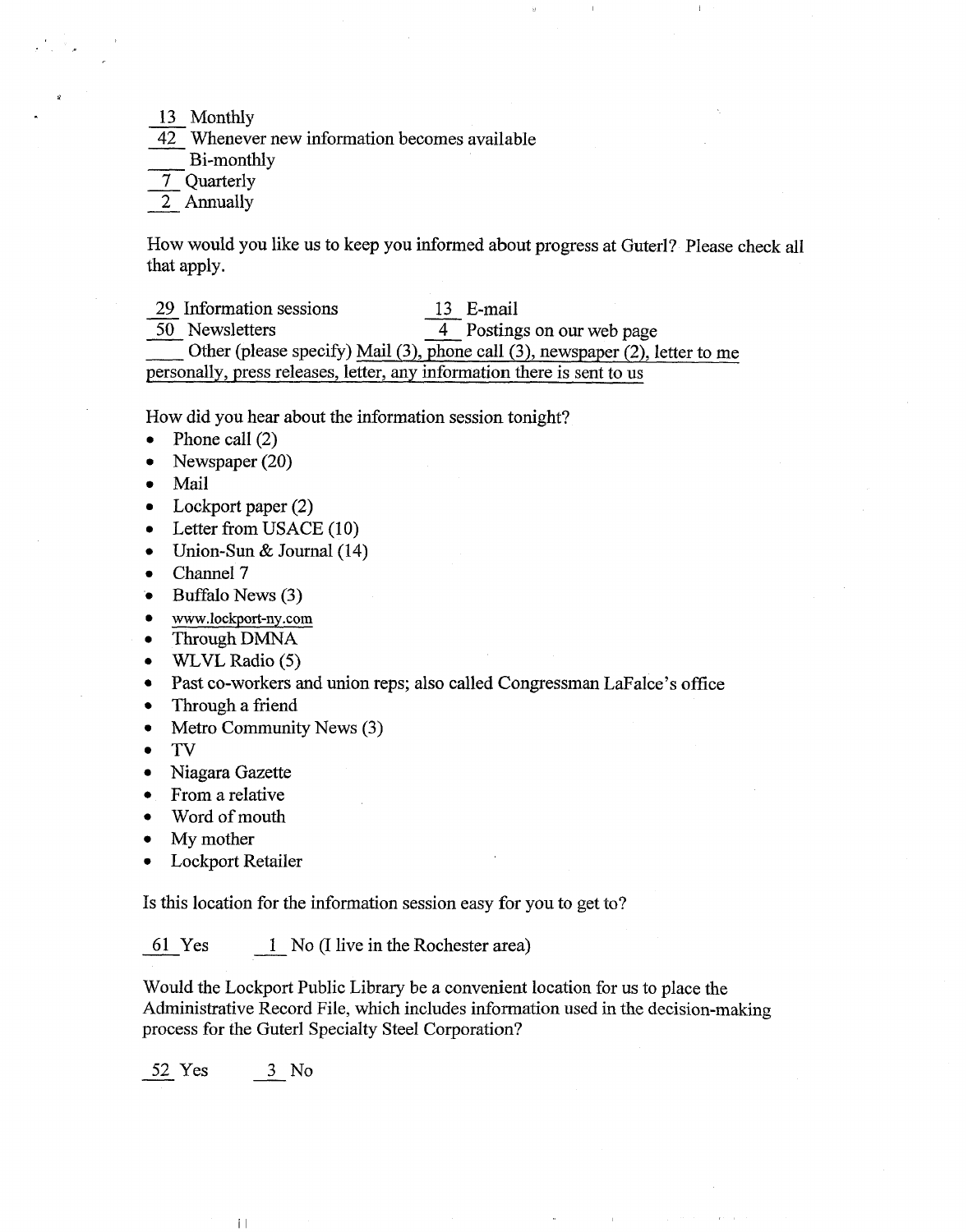Can you suggest any other locations for the Administrative Record File?

- On the net
- Lockport Civil Defense Bldg  $\bullet$
- Area colleges (i.e.: NCCC), also at Independent Living Centers for persons with  $\bullet$ disabilities
- Niagara County Clerk's Office
- Niagara County Historical Society  $\bullet$
- A letter sent to us would be better when it's posted or if possible, the information, too

Additional comments:

- There is a lot we have to know about the stuff that was buried down there and the problems that all the people are having with cancer and other health problems. They need to be taken care of before more people die. I almost lost my husband twice. It's time to get this thing straightened out. Thank you.
- Some of us have now worked during the time when uranium and thorium were processed but we worked around the mills and buildings where pollution was still present.
- Thank you for having this session.
- Harold Hallett Jr. Lives at 45 Ontario St, Apt 606 and Bob Jesson is a Briody's Nursing Home, Lincoln Ave, Lockport, NY 14094
- Keep checking and digging!!!

 $\Box$ 

- Will the Guterl buildings be used for new processes in the future?
- Please have meetings in the daytime for older citizens.  $\bullet$
- So many workers of Simonds Saw  $\&$  Steel have died due to cancer my own father, who worked there for over 25 years, had to retire due to his health and died at 48 years old of cancer. I now have health problems, including a brain tumor.
- Why? The government conducted tests over the years and radioactivity, when left alone, weakens. Why, then, was the old property excised and the equipment, which sat in supposedly contaminated soil, allowed to be bought for scrap and then relocated to Niagara Specialty Steel in Akron, NY?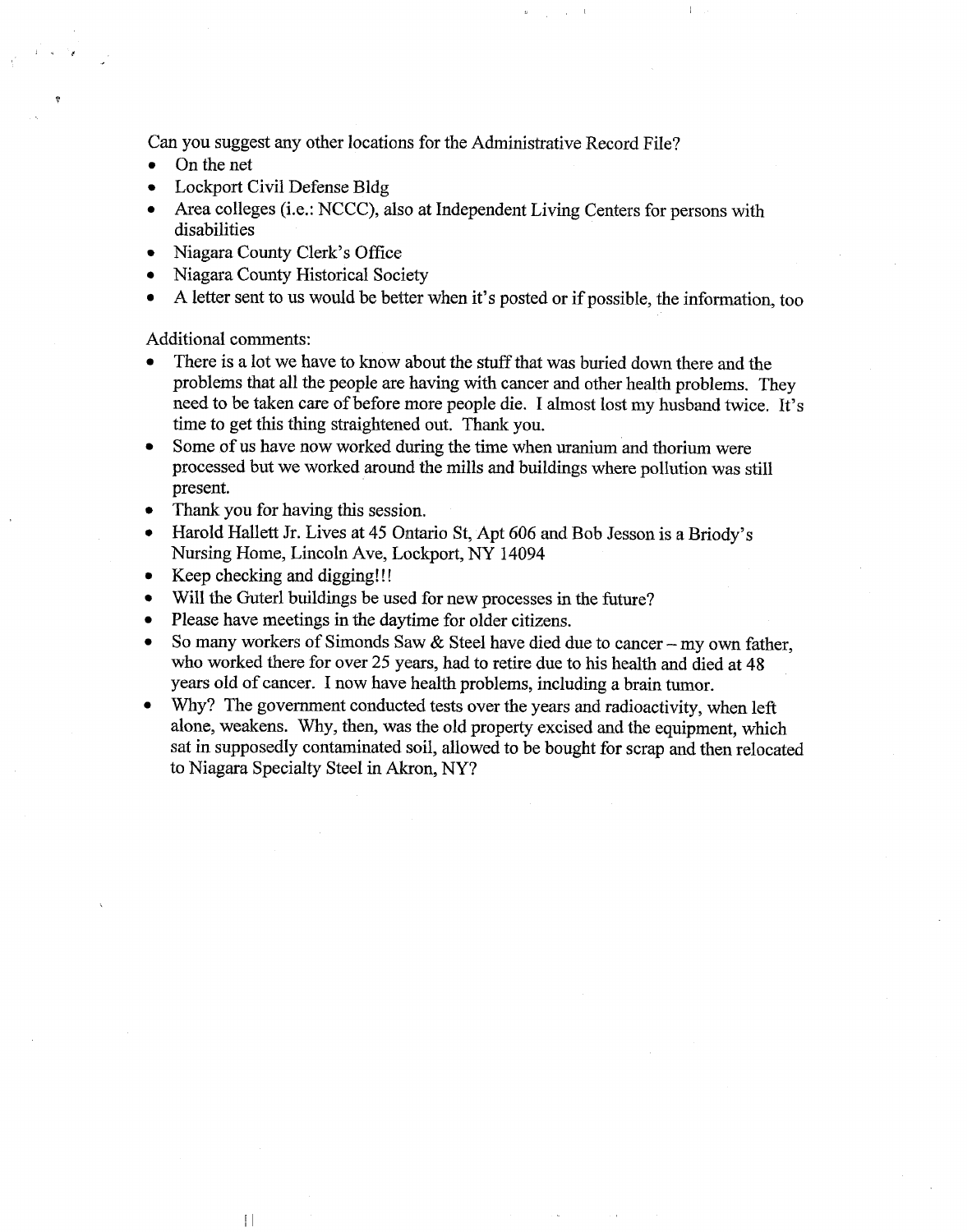$G$ uter $1-S_C$ 

## Results for Guterl Community Assessment Questions Public Info Session February 6,2001 1 p.m. -3 p.m. Session

For survey purposes, would you put a check by your age group? This is optional.

under 18 19-30 3 31-40 9 41-50 19 51-60 17 61-70

12 71-80 1 81-90 1 over 90

What special concerns do you have about the Guterl Specialty Steel Corporation?

- PACIU represents AKZO Nobel Chemical Co. LLC, Burt, NY
- Death of my spouse/father due to radiation-related cancer, cleanup of the site. protection of health and the environment
- About radiation and there are so many people from there who have had or died of cancer
- About health problems people are having after working there
- What effect they had on the people who worked there and lived around the steel plank
- Radiation
- Health concerns
- Any contamination while working at the plant and illness of different kinds since leaving the plant
- Continuous radiation from the site
- My father worked for Simonds Saw & Steel. He died in July 1968 of bone cancer. How many other workers of Simonds died of bone cancer? Are his dependents  $-2$ daughters and 1 son (myself) eligible for compensation?
- What is there, in what quantity and plan to restore area to use
- Off-site contamination
- Why they allowed employees to work, eat and relax in areas that they KNEW were contaminated
- If my cancer was caused by my working there
- Anything my husband was a crane operator. He died of lung cancer in August 2000
- I worked in the old mill shop and most of the people died of cancer
- Health in the future for ourselves, spouses, children, grandchildren, etc.
- My family and health
- » Long-term health effects
- » Radiation and health

 $\mathbf{r}$  .

- » How does the corporation and the business it conducts affect my home living environment? Are they producing a health risk for me and my family in the soil, air or water?
- » My husband died of cancer while working at the factory. He worked there from 1956-1990.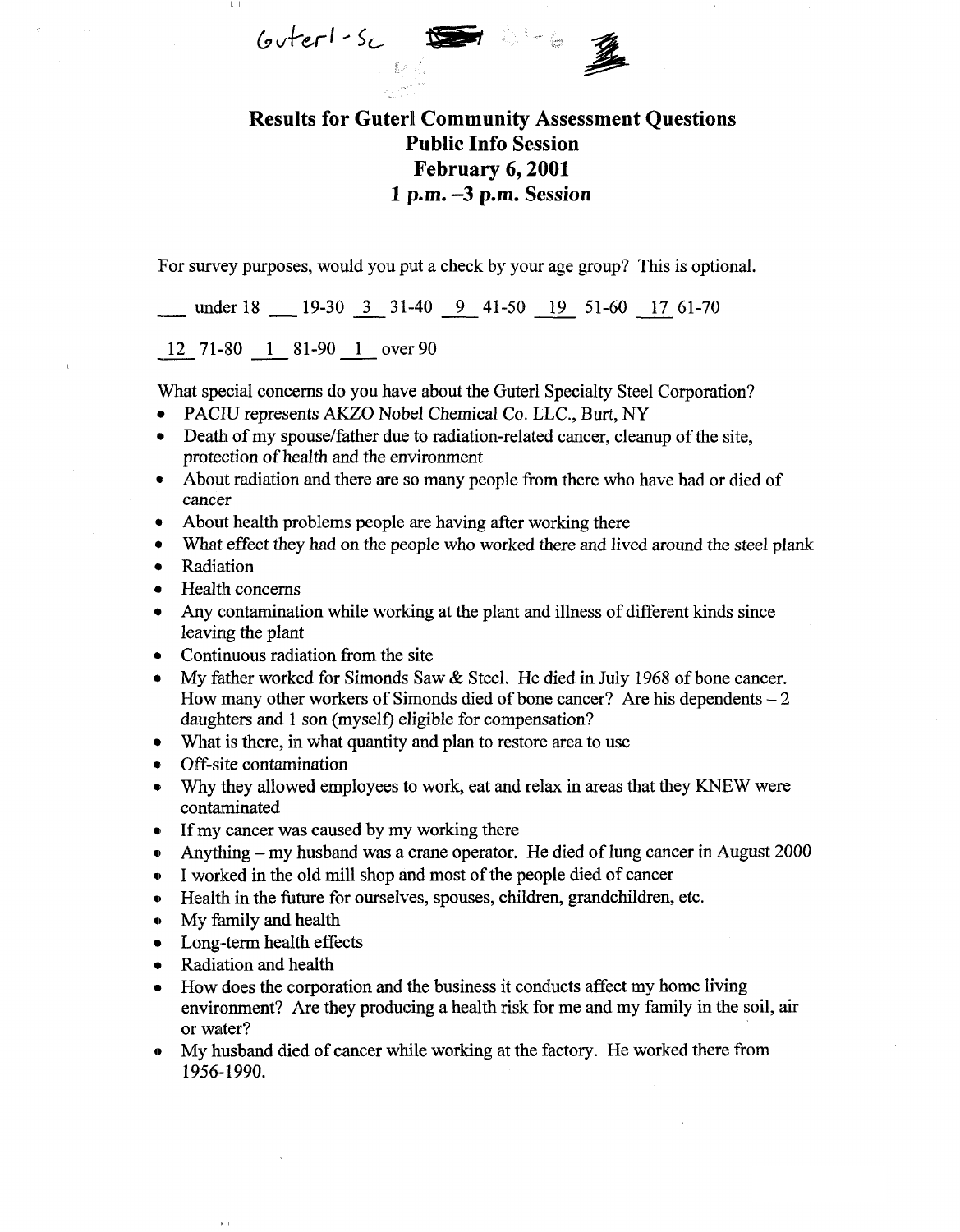- Union rep for oper. Engineers and they wanted to be involved in the site cleanup
- Radiation, government involvement, cancer
- What types of potentially toxic materials (including radioactive) were utilized and deposited into the surrounding environment?
- Medical concerns health matters (i.e.: heart, cancers, kidney and others)
- Health (4)
- » Chemicals
- » Health effect of exposure to radiation in the year 1949
- If found to be contaminated, where and how will wastes be discarded... is there to be a study of surrounding neighborhoods.. .what criteria is being used for testing.. .what happens after a clean-up...are health concerns going to be answered?
- o When will it be torn down and cleaned up.. .who gets stuck with the bill.. .certainly not the taxpayers of Lockport
- The government work I did with radiation and my health
- The damage to the survivors and the environment
- That there may still be contaminants under the newer sections of the plant (meld shop, press shop, consarl) where the old plant dump used to be. Also, the equipment that was moved from Akron, NY from the old excised section.
- **Sickness**
- Radiation levels and its effects
- Clean-up, contract work, etc.
- My father worked there for 30 years
- My husband worked there for 30 years
- Contaminants that we worked with
- Cleaning up the existing buildings

If you had a question or concern about the Guterl Specialty Steel Corporation, whom would you contact?

- USAGE (7)
- DOE (2)
- Sen. Maziarz
- Don't know (18)
- I would like to know (2)
- Union and friends
- DEC
- Congressman LaFalce (4)
- Senator Clinton
- » James Geier (2)
- My union rep or congressman
- NYSDOH
- The union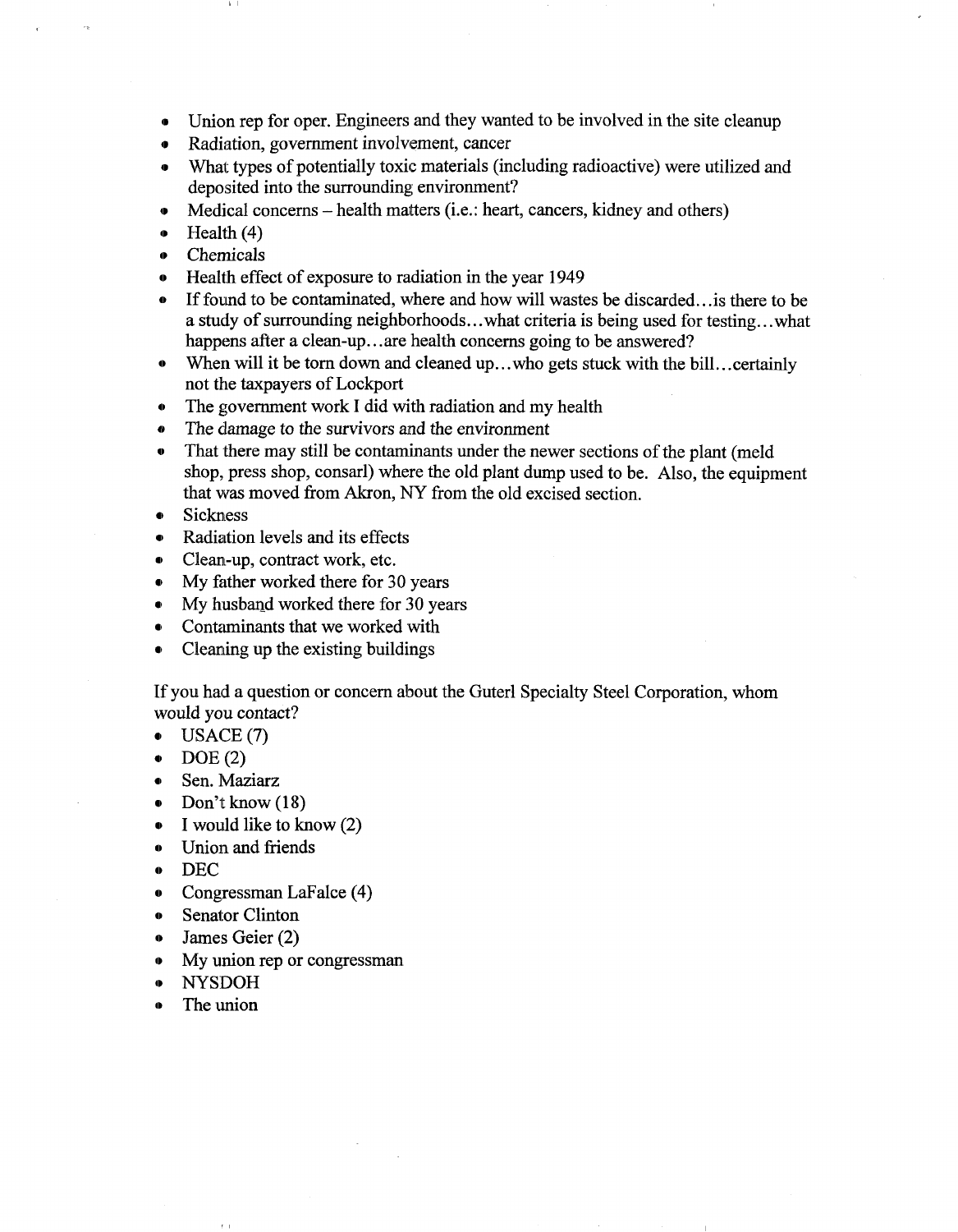What individuals/organizations do you consider most credible when it comes to environmental issues in the community?

- F.A.C.T.S.
- Hopefully all of the above
- We need to find out more about the people who have had cancer not only once, but twice. Please HELP.
- Doctors
- $\bullet$  DEC (4)
- None  $(4)$
- DOH
- $\bullet$  EPA (5)
- $\bullet$  USACE (5)
- Veterans
- Don't know (6)
- Uncertain about who to trust in terms of truthfulness, credibility and reliability of info
- Niagara County Health Dept

How does the community receive information about local events and news? Please check the newspapers and television stations you, your friends, and your family read/watch the most.

| 34 Buffalo News           | 28 WGRZ-TV (Channel 2)                                                           |
|---------------------------|----------------------------------------------------------------------------------|
| 18 Lockport Retailer      | 34 WIVB-TV (Channel 4)                                                           |
| 16 Metro Community News   | 37 WKBW-TV (Channel 7)                                                           |
| 9 Niagara Gazette         | 8 Lockport Community TV                                                          |
| <b>Tonawanda News</b>     | 4 Adelphia Cable Community Bulletin                                              |
| 50 Union-Sun & Journal    | Board                                                                            |
|                           | Other (please list) www.lockport.com (2), WLVL radio (2), word of mouth, Channel |
| 17 – WNED public TV, WYRK |                                                                                  |

How would you rate the level of community interest/concern regarding the Guterl Specialty Steel Corporation on a scale of 1 to 10(1 being very low and 10 being very high)? Please circle a number.

1 2 3 4(2) 5(6) 6(3) 7(7) 8(6) 9(6) 10(26)

How often would you like to be provided with information regarding Guterl Specialty Steel Corporation? Please check one.

13 Monthly

40 Whenever new information becomes available

Bi-monthly

 $\bar{r}$  .

- 7 Quarterly
- 2 Annually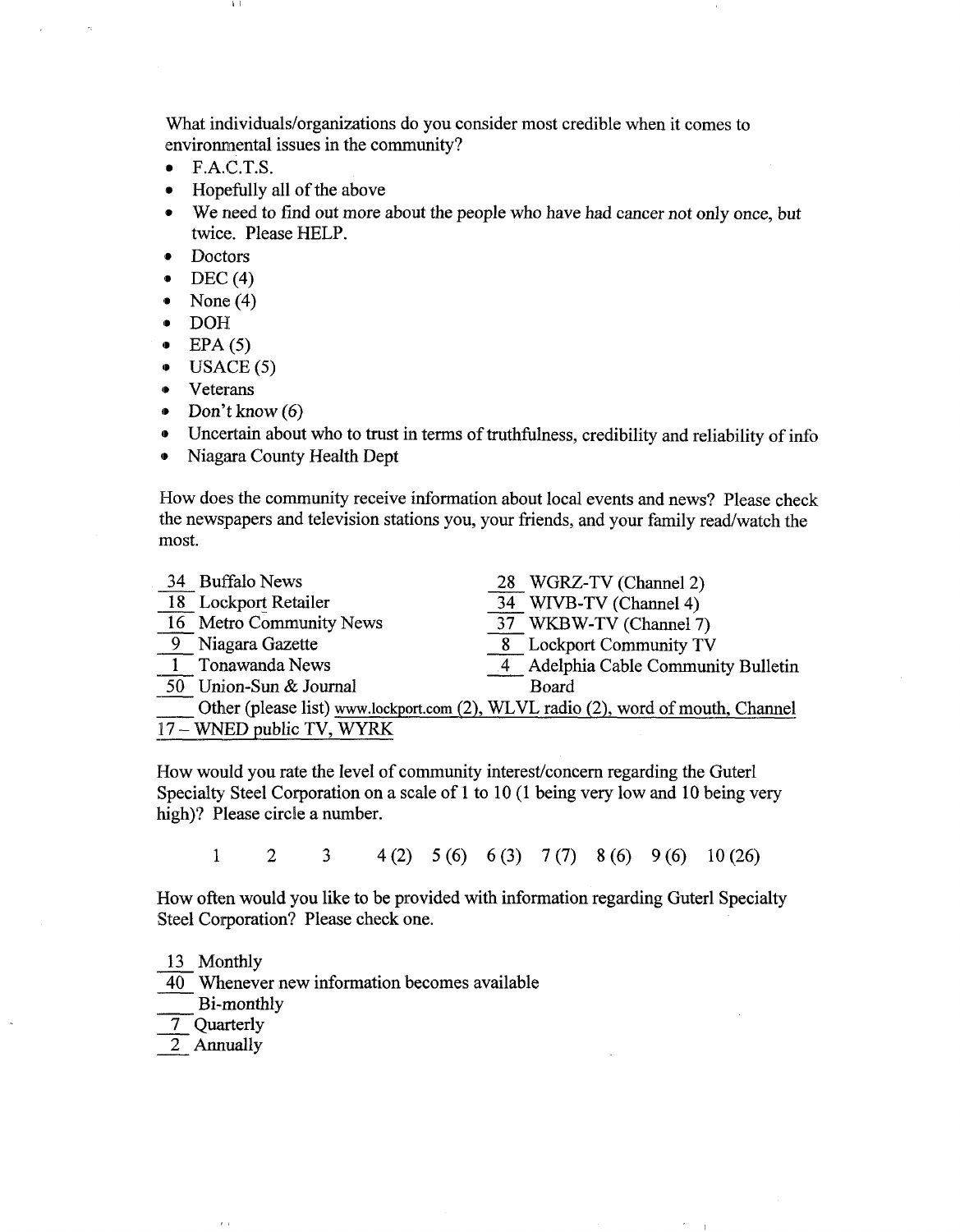How would you like us to keep you informed about progress at Guterl? Please check all that apply.

27 Information sessions 13 E-mail 47 Newsletters 4 Postings on our web page Other (please specify) Mail (3), phone call (3), newspaper (2), letter to me personally, press releases, letter, any information there is sent to us

How did you hear about the information session tonight?

- Phone call  $(2)$
- Newspaper (19)
- Mail
- Lockport paper (2)
- Letter from USACE (10)
- Union-Sun & Journal (14)
- Channel 7
- Buffalo News (3)
- www.lockport-ny.com
- Through DMNA
- WLVL Radio (5)
- Past co-workers and union reps; also called Congressman LaFalce's office
- Through a friend
- Metro Community News (2)
- TV
- Niagara Gazette
- From a relative
- Word of mouth
- My mother
- **Lockport Retailer** • Lockport Retailer

Is this location for the information session easy for you to get to? Is this location for the information session easy for you to get to?

<del>s in the Rochester area)</del> in the Rochester area (i.e. the Rochester area) in the Rochester area) in the Rochester area<br>In the Rochester area (i.e. the Rochester area) in the Rochester area (i.e. the Rochester area) in the

Would the Lockport Public Library be a convenient location for us to place the Administrative Record File, which includes information used in the decision-making process for the Guterl Specialty Steel Corporation?

49 Yes 3 No

Can you suggest any other locations for the Administrative Record File?

• On the net

 $\ell \rightarrow$ 

- Lockport Civil Defense Bldg
- Area colleges (i.e.: NCCC), also at Independent Living Centers for persons with disabilities